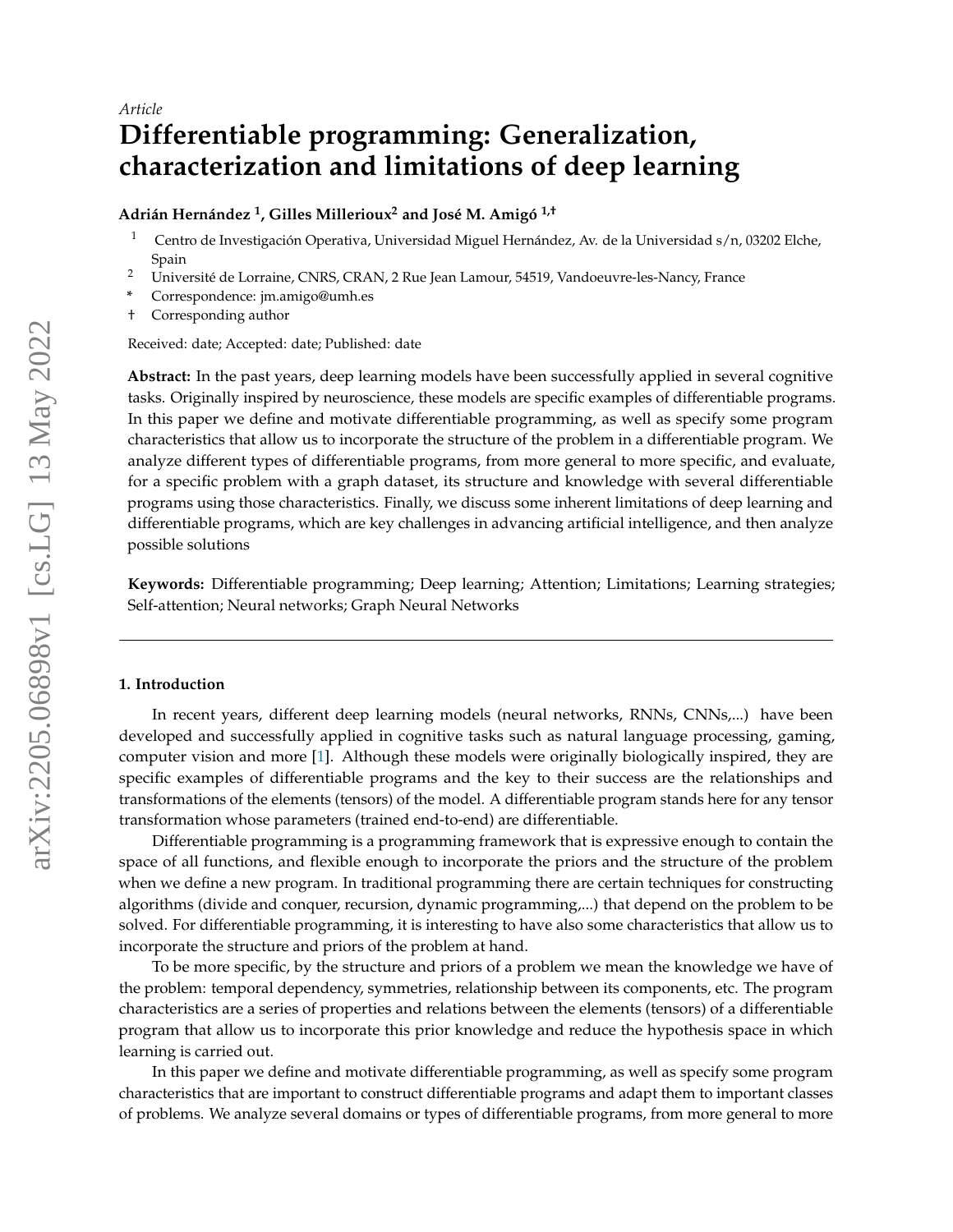specific, and map the problem knowledge and structure to these programs using such characteristics. This procedure will be exemplified with the CiteSeer dataset [\[2\]](#page-13-1) and the problem of classifying scientific publications into one of six classes.

We also discuss the limitations of differentiable models and possible solutions, which is a central theme for the future of artificial intelligence. We explain the need of learning strategies that leverage previous data and models to generate new experiences and knowledge as humans do, providing some characteristics and examples of these strategies.

In sum, the topic of this paper is differentiable programming, which is a programming model that generalizes deep learning. We call the concrete examples or models that it generates differentiable programs, which are represented by acyclic directed graphs. The learning process is done in two steps: In the forward pass, the graph is built; in the backward pass, the parameters are adjusted by gradient descent.

This paper is organized as follows. In the next section we describe, motivate and define differentiable programming. In Section [3](#page-3-0) we discuss its flexibility and propose a characterization. In Section [4](#page-6-0) we study general programs and programs that incorporate very specific priors, while in Section [5](#page-8-0) we perform a series of experiments to analyze a particular graph problem using the defined characteristics. Finally, in Section [6](#page-11-0) we describe the limitations of differentiable models and possible solutions. The conclusions and a list of acronyms winds up this paper.

## **2. Differentiable programming. Motivation and definition**

In the past years we have seen major advances in the field of machine learning. Deep neural networks, along with the computational capabilities of Graphics Processing Units (GPUs) [\[3\]](#page-13-2) have improved the performance of several tasks, including image recognition, machine translation, language modelling, time series prediction and game playing [\[1,](#page-13-0)[4](#page-13-3)[,5\]](#page-13-4).

Let us recall that, in a feedforward neural network (FNN) composed of multiple layers, the output (without the bias term) at layer *l* is given by

<span id="page-1-0"></span>
$$
x^{l+1} = \sigma(W^l x^l),\tag{1}
$$

 $W^l$  being the weight matrix at layer *l*.  $\sigma$  is the activation function and  $x^{l+1}$  is the output vector at layer *l* and the input vector at layer *l* + 1. The weight matrices for the different layers are the parameters of the model.

*Deep learning* is a part of machine learning that is based on neural networks and uses multiple layers, where each layer extracts higher level features from the input.

Although deep learning can implicitly implement logical reasoning [\[6](#page-13-5)[–8\]](#page-13-6), it has limitations that make it difficult to achieve more general intelligence. Among such limitations, let us mention that deep learning only performs perception and does not carry out conscious and sequential reasoning [\[9\]](#page-13-7).

Simplified, the learning problem can be formulated as follows. Given an input space  $\mathcal X$  and an output space  $\mathcal{Y}$ , the pairs  $(X, Y) \in \mathcal{X} \times \mathcal{Y}$  being random variables distributed according to a joint probability mass or density function  $\rho(x, y)$ , construct a function  $g: \mathcal{X} \to \mathcal{Y}$  from a hypothesis space of functions H which predicts Y from X after observing a sequence of *n* pairs  $(x_i, y_i)$  independently and identically distributed according to *ρ*(*x*, *y*).

A learning algorithm over H is a computable map from  $(X, Y)$  to  $H$ , specifically, an algorithm that takes as input the sequence of training samples and outputs a function  $g : \mathcal{X} \to \mathcal{Y} \in \mathcal{H}$  with a low probability of error  $P(g(X) \neq Y$ .

As a general rule we are interested in having a hypothesis space (set of functions)  $H$  as expressive as possible. However, to solve a specific problem, it is necessary to restrict this hypothesis space depending on the structure and priors of the problem.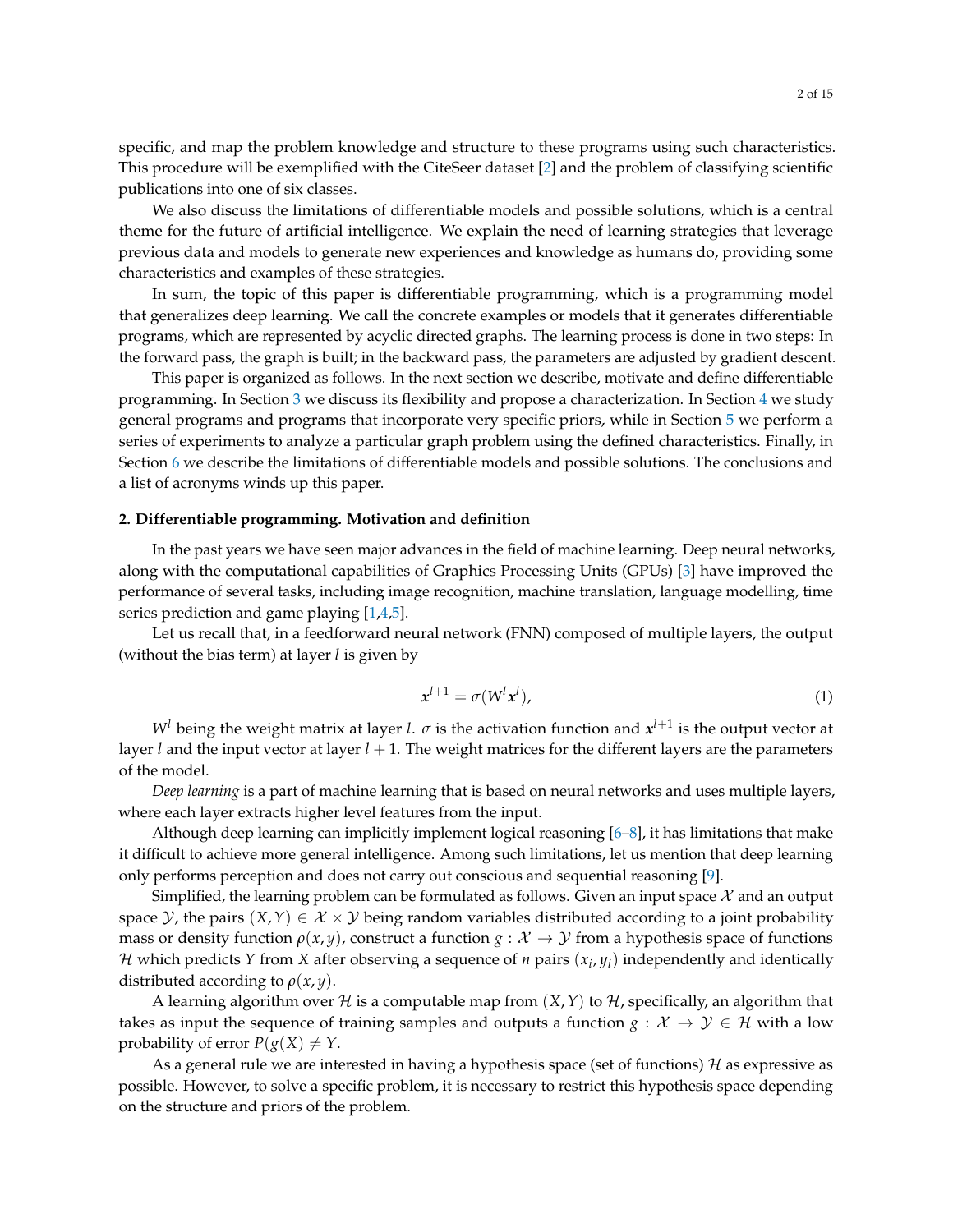This is what we have seen in recent years with the development of specific models and graph structures. For example, multilayer neural networks are based on the compositional and hierarchical structure of information, RNNs (Recurrent Neural Networks) on temporal dependence, CNNs (Convolutional Neural Networks) on translational invariance, etc.

Therefore, to advance and generalize deep learning, a programming model or framework with the following characteristics is necessary.

- 1. Be expressive enough to define the space of all hypothesis or functions.
- 2. Be able to incorporate the structure and the priors of the problem we want to model. As stated in [\[10\]](#page-13-8), incorporating prior knowledge about the underlying task or class of functions can make the learning process more efficient.
- 3. Be able to define new primitives to advance deep learning capabilities (reasoning, attention, memory, modeling of physical problems, etc.)

As we are going to see, a natural evolution to move forward in these directions is to generalize deep learning using a framework composed of differentiable blocks that allows to overcome the limitations of classical models.

This approach, called differentiable programming, adds new differentiable components to traditional neural networks. For the purposes of this article, differentiable programming is defined as follows.

<span id="page-2-0"></span>**Definition 1** (Differentiable programming)**.** *Differentiable programming is a programming model defined by a tuple*  $\langle n, l, E, f_i, v_i, \alpha_i \rangle$  *where:* 

- *1. Programs are directed acyclic graphs.*
- *2. Graph nodes are mathematical functions or variables and the edges correspond to the flow of intermediate values between the nodes.*
- *3.*  $n$  is the number of nodes and  $l$  the number of input variables of the graph, with  $1\leq l < n.$   $v_i$  for  $i\in\{1,...,n\}$ *is the variable associated with node i.*
- *4. E* is the set of edges in the graph. For each directed edge  $(i, j) \in E$  from node *i* to node *j* we have  $i < j$ , therefore *the graph is topologically ordered.*
- *f*<sub>*s*</sub> *for*  $i \in \{(l+1),...,n\}$  *is the differentiable function computed by node <i>i in the graph.*  $\alpha_i$  *for*  $i \in \{(l+1),...,n\}$ 1), ..., *n*} *contains all input values for node i.*
- 6. The forward algorithm or pass, given input variables  $v_1, ..., v_l$  calculates  $v_i = f_i(\alpha_i)$  for  $i = \{(l + 1), ..., n\}$ .
- *7. The graph is dynamically constructed and composed of functions that are differentiable and whose parameters are learned from data.*

To learn the parameters of the graph from the data, automatic differentiation is used. Automatic differentiation, in its reverse mode and in contrast to manual, symbolic and numerical differentiation, computes the derivatives in a two-step process [\[11](#page-13-9)[,12\]](#page-13-10). As described in [\[11\]](#page-13-9), a function  $f: \mathbb{R}^n \to \mathbb{R}^m$  is constructed with intermediate variables  $v_i$  such that:

- 1. variables  $v_{i-n} = w_i$ ,  $i = 1, ..., n$  are the parameters.
- 2. variables  $v_i$ ,  $i = 1, ..., l$  are the intermediate variables.
- 3. variables  $y_{m-i} = v_{l-i}$ ,  $i = m-1$ , ..., 0 are the output variables.

In a first step, the graph is built populating intermediate variables  $v_i$  and recording the dependencies. In a second step, called the backward pass, derivatives are calculated by propagating for the output *y<sup>j</sup>* being considered, the adjoints  $\overline{v}_i = \frac{\partial y_j}{\partial v_i}$ *∂v<sup>i</sup>* from the output to the inputs.

The reverse mode is more efficient to evaluate for functions with a large number of inputs (parameters) and a small number of outputs. When  $f: R^n \to R$ , as is the case in machine learning with *n* very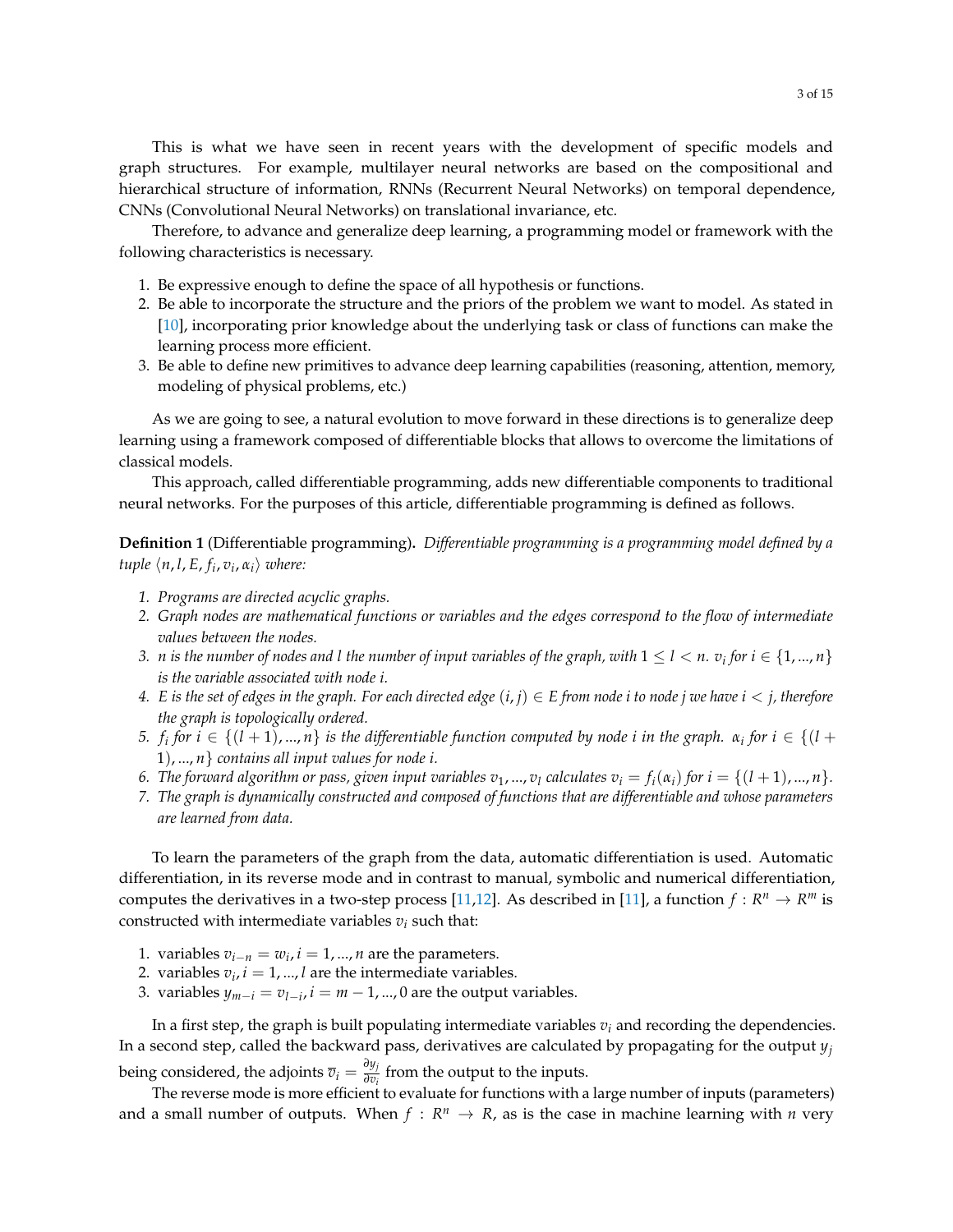large and *f* the cost function, only one pass of the reverse mode is necessary to compute the gradient  $\nabla f = (\frac{\partial y}{\partial w_1},...,\frac{\partial y}{\partial w_n})$ *∂wn* ).

In the last years, deep learning frameworks such as PyTorch have been developed that provide reverse-mode automatic differentiation [\[13\]](#page-13-11). The define-by-run philosophy of PyTorch, whose execution dynamically constructs the computational graph, facilitates the development of general differentiable programs.

Differentiable programming can be seen as a continuation of the deep learning end-to-end architectures that have replaced, for example, the traditional linguistic components in natural language processing [\[14,](#page-14-0)[15\]](#page-14-1). Differentiable programs are composed of classical blocks (feedforward, recurrent neural networks, etc.) along with new ones such as differentiable branching, attention, memories, etc.

Differentiable programming is an evolution of classical (traditional) software programming where, as summarized in Table [1:](#page-3-1)

- 1. Instead of specifying explicit instructions to the computer, an objective is set and an optimizable architecture is defined which allows to search in a subset of possible programs.
- 2. The program is defined by the input-output data and not predefined by the user.
- <span id="page-3-1"></span>3. The optimizable elements of the program have to be differentiable, say, by converting them into differentiable blocks.

| <b>Classical Programming</b>      | Differentiable Programming                         |
|-----------------------------------|----------------------------------------------------|
| Sequence of explicit instructions | Sequence of differentiable primitives              |
| Fixed architecture                | Optimizable architecture that searchs in a         |
|                                   | subset of possible programs                        |
| User defined programs             | Data defined programs                              |
| Imperative programming            | Declarative programming, specifying the objectives |
|                                   | but not how to achieve them                        |
| Direct, intuitive and explainable | High level of abstraction                          |

**Table 1.** Differentiable vs classical programming.

RNNs, for example, are an evolution of feedforward networks because they are classical neural networks inside a for-loop (a control flow statement for iteration) which allows the neural network to be executed repeatedly with recurrence. However, this for-loop is a predefined feature of the model. Differentiable programming allows to dynamically constructs the graph and vary the length of the loop. The ideal situation would be to augment the neural network with programming primitives (for-loops, if branches, while statements, external memories, logical modules, etc.) that are not predefined by the user but learned with the training data.

But many of these programming primitives are not differentiable and need to be converted into optimizable modules. For instance, if the condition *a* of an "if" primitive (e.g., if *a* is satisfied do  $y(x)$ , otherwise do  $z(x)$ ) is to be learned, it can be the output of a neural network (linear transformation and a sigmoid function) and the conditional primitive will transform into a convex combination of both branches  $a(y(x) + (1 - a)z(x)$ . Similarly, in an attention module, different weights that are learned with the model are assigned to give a different influence to each part of the input. Figure [1](#page-4-0) shows the program (directed acyclic graph) of a conditional branching.

#### <span id="page-3-0"></span>**3. Flexibility and characterization**

From Definition [1,](#page-2-0) it can be seen that differentiable programs are very flexible and give rise to very varied structures, which allows restricting the hypothesis space in an adequate way.

The following elements of differentiable programs support such flexibility and variability.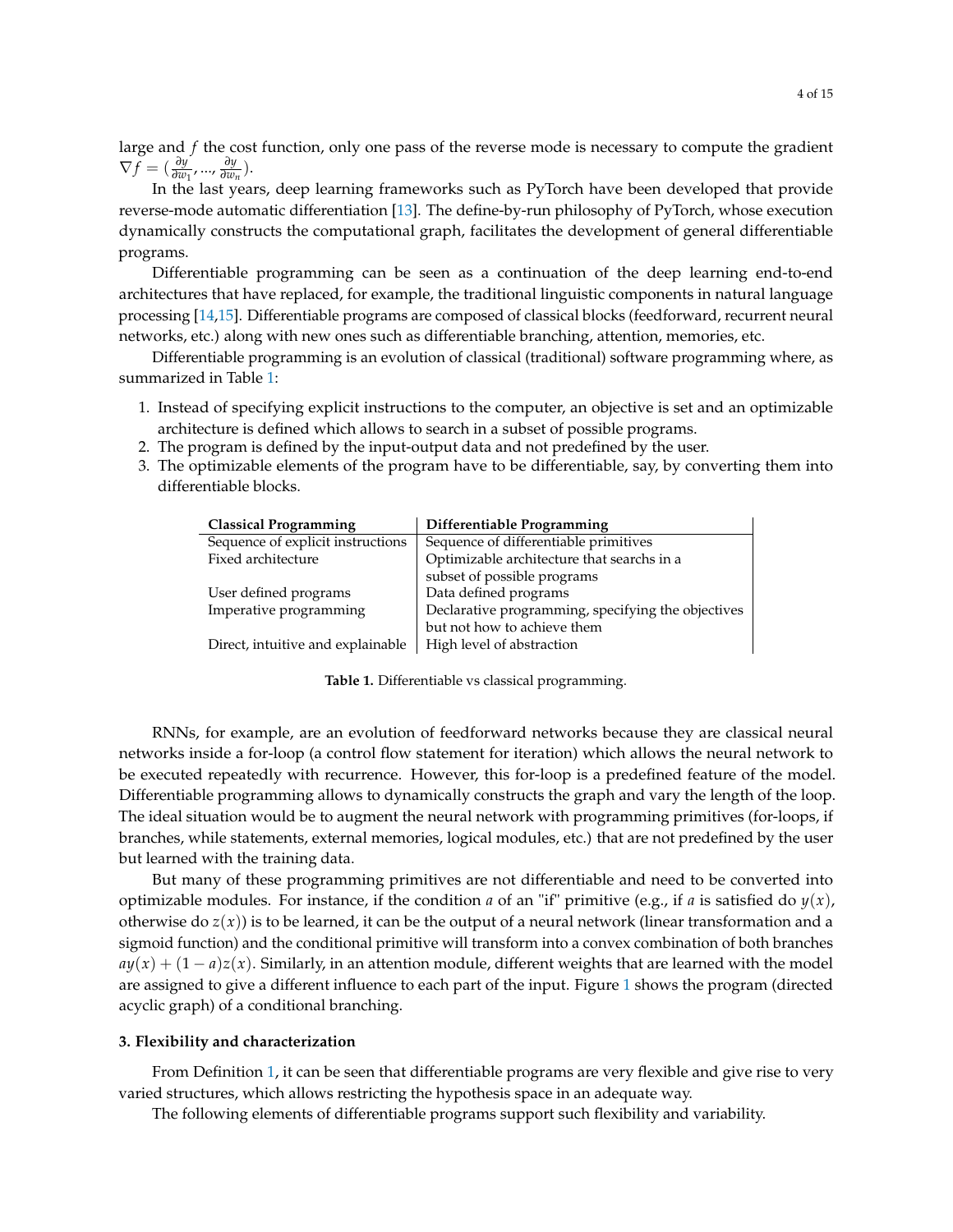<span id="page-4-0"></span>

**Figure 1.** Differentiable program (computational graph) of differentiable branching.

- 1. Nodes can be tensors of any rank. E.g. scalars (0-rank tensors) *v*, vectors (1-rank) *v<sup>i</sup>* , matrices (2-rank tensors) *v j*  $i$ , general tensors  $v^{j_1j_2...}_{i_1i_2...}$ *i*1 *i*2... .
- 2. The function *f<sup>i</sup>* computed by each node *i* can be any transformation of the input tensors, as long as the program (composite of functions *f<sup>i</sup>* ) can represent any continuous function (universal approximator). If the function  $f_i$  has parameters, it has to be differentiable with respect to the parameters. Examples are linear transformation of a vector  $Av$ , a non-linear function of a vector  $\sigma(Av)$ , a weighted sum of vectors ∑ *αiv<sup>i</sup>* , etc.
- 3. The program not only performs a transformation of the input but also can integrate information in a very flexible way. As we will see in the next subsection, information nodes can be integrated and related using different graph paths.
- 4. The graph is dynamically constructed for each input at execution. To do this, each of the primitives are executed sequentially, be they classic programming primitives (for, while, if, etc.) or differentiable functions. Therefore, the graph can be different depending on the input.
- 5. Parameters can be set at training time or dynamically calculated. For example, the attention weights *αn* in Figure [1](#page-4-0) usually depend on both a fixed parameter and the input.

Thus, differentiable programming generates, from a general hypothesis space  $\mathcal H$  and a set of priors  $\mathcal{P}_i$ , a restricted hypothesis space  $\mathcal{H}_1\subset\mathcal{H}.$  The learning algorithm over  $\mathcal{H}_1$  takes as input the sequence of training samples, builds the graph, computes the derivatives and outputs a program or function  $g \in \mathcal{H}_1$ .

Precisely, the flexibility and richness of differentiable programming make it easy to generate the restricted hypothesis space  $\mathcal{H}_1$ , translating the prior knowledge and structure of the problem to the elements of a differentiable program, i.e. to a tuple  $\langle n, l, E, f_i, v_i, \alpha_i \rangle$ .

Next, we define some program characteristics that help in this process. They are also instrumental to define differentiable programs and adapt them to important classes of problems.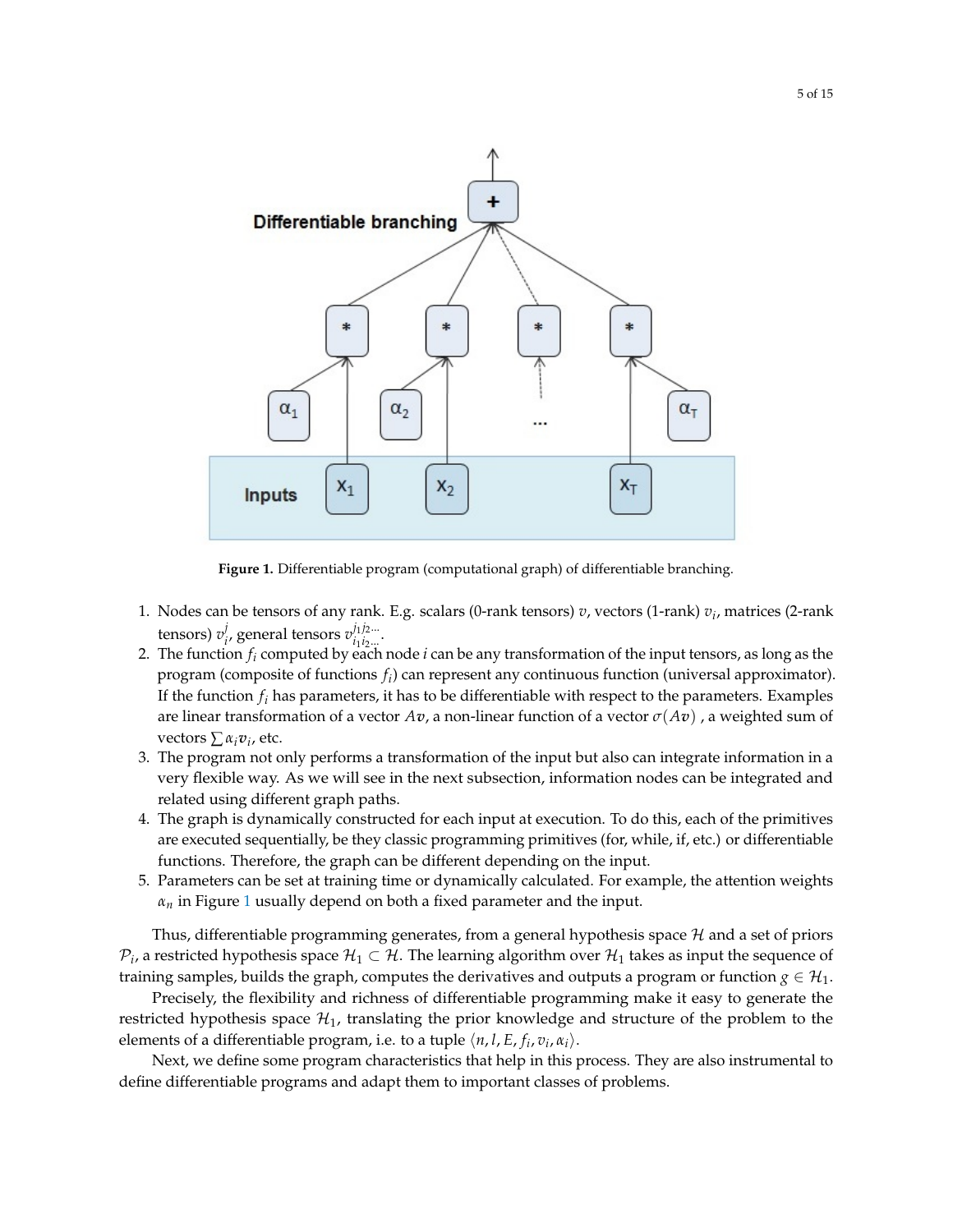## *3.1. Program characteristics*

In traditional programming there are certain heuristics for constructing algorithms depending on the problem to be solved. New structures have also been developed in neuroscience that help explain neural processing [\[16\]](#page-14-2).

For differentiable programming, it is also useful to have some characteristics that allow us to incorporate the structure and priors of the considered problem.

Traditionally, the characteristics of differentiable and deep learning programs (multilayer feed-forward networks, convolutional networks, etc.) were inspired by the brain. However, as we are going to see, although their source of inspiration was the brain, the key to their success has been the concrete relationships and transformations of the elements (tensors) of a differentiable program.

These characteristics are not independent but related to each other. Here we define some of these characteristics.

1. Integration and relation of information tensors (vectors). Given a sequence of input vectors  $x =$  $(x_1, ..., x_T)$  with  $x_t \in \mathbb{R}^n$  and a sequence of intermediate or output vectors  $y = (y_1, ..., y_{T'})$  with  $y_t \in \mathbb{R}^m$ , a program characteristic is the graph path relationship (shortest path, non-intersecting paths...) between each vector.

For example, in RNNs the length of the path between the output vector  $y_t$  and the past input vector *xt*−*<sup>l</sup>* increases with *l*.

2. Relationship between the represented problem structure (locality, local or distant relations, node degree, temporal relations, etc.) and the differentiable program characteristics (depth, edges information, temporal evolution, etc.).

An example of this characteristic is the relationship between the average degree of a graph and the depth (number of layers) of its corresponding graph neural network (GNN).

3. Invariant transformations of data and symmetries. If *f* represents the function that transforms the data *x* and *T* is a function that performs a transformation of the data, *f* is invariant under *T* if and only if  $f(T(x)) = f(x)$ .

For example, convolutional networks (CNNs) have translational invariance, that is, the model produces the same response despite translations of input elements.

In this way, we restrict the structure of the differentiable program taking into account certain symmetries of the information. Another example would be a transformation of input vectors that is invariant under a change of order or permutation of the vectors. Given a sequence of input vectors  $x = (x_1, ..., x_T)$ , the transformation  $f(x)$  does not depend on the ordering of the set of vectors *x*1, *x*2, ..., *xT*.

4. Combination of modules or tasks, that is, the possibility of combining different modules using classical or differentiable primitives. A model *M* is composed of different parts or tasks *T<sup>i</sup>* and each task  $T_i$  has a direct meaning or some grounding.

Thus, by imposing restrictions on the structure, it is possible to better approximate the real distribution of the problem and be able to carry out subsequent tasks.

For example, different particles that interact with each other in a physical model could correspond to the different nodes of a graph neural network. Also, as in [\[17\]](#page-14-3), a task can be decomposed into a series of reasoning steps, learning to perform iterative reasoning.

In Section [4](#page-6-0) we are going to see several domains or types of differentiable programs, in which we analyze and map the problem structure to specific programs using the characteristics defined above.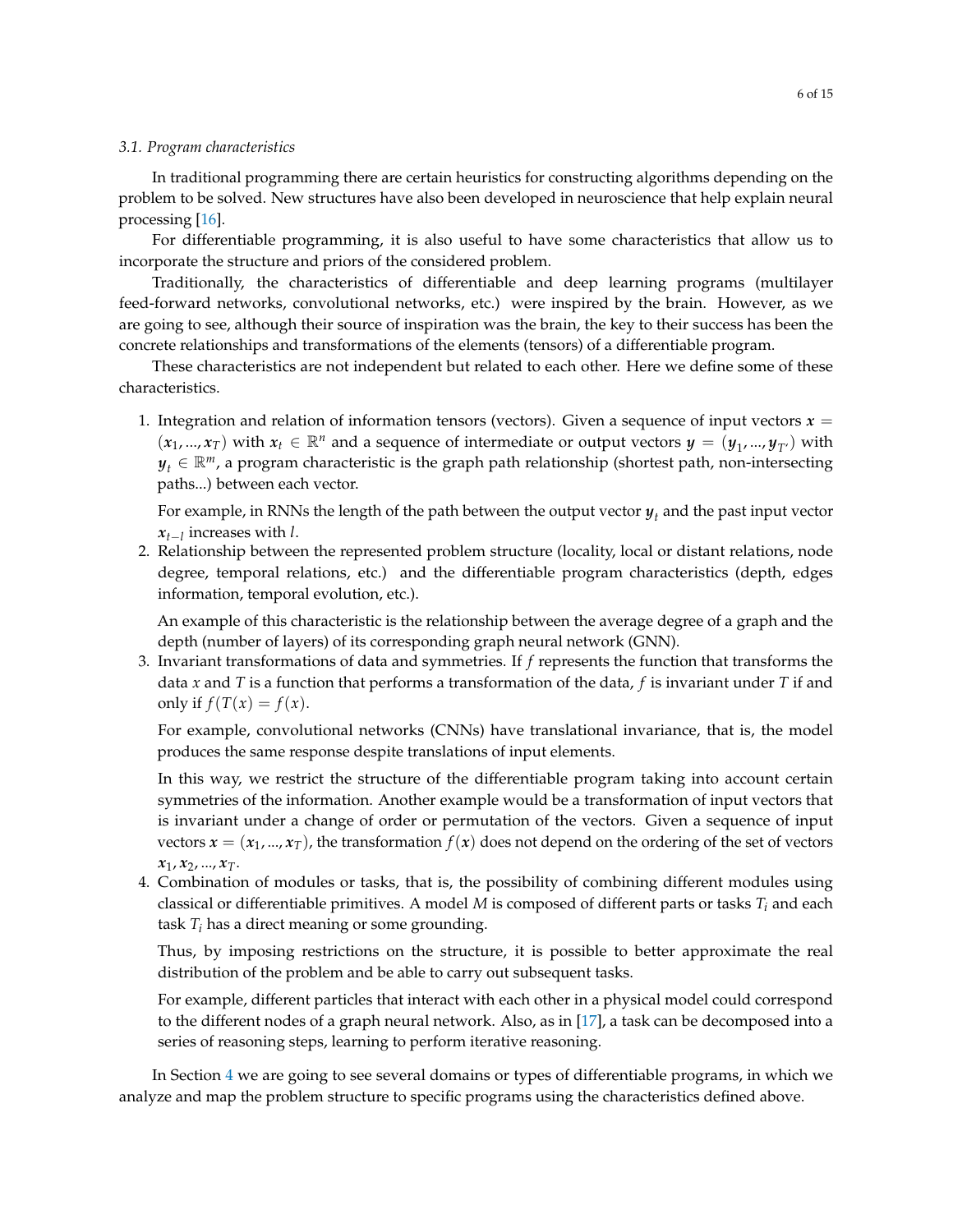#### <span id="page-6-0"></span>**4. From general to specific differentiable programs**

#### <span id="page-6-3"></span>*4.1. Generalization of neural networks. Self-Attention*

In describing the flexibility of differentiable programming, we stated that the node function *f<sup>i</sup>* can be any transformation of the input tensors, as long as the program can represent any continuous function (universal approximator).

Traditionally, following the inspiration of biological neural networks, a linear transformation (together with the activation function) of a vector has been used, as described in Equation [\(1\)](#page-1-0).

If we want to transform a set of vectors, then we can concatenate the vectors and use the neural network of Equation [\(1\)](#page-1-0) (with a relevant increase in the number of parameters) or use a recurrent neural network (RNN). However, as seen in Figure [2,](#page-6-1) an RNN assumes a one-step temporal dependence, which implies that the length of the path between the output vector  $y_{t+1}$  and the past input vector  $x_{t-l}$  increases with *l*. Consequently, the relationship between the output  $(y_1,...,y_T)$  and the input vectors  $(x_1,...,x_T)$  is not symmetric. As a result, this model is biased towards certain problem structures.

<span id="page-6-1"></span>

**Figure 2.** Computational graph of a recurrent neural network.

Therefore, a more general transformation of the input vectors should have the following characteristics.

- 1. It acts on a set of vectors, consciously and dynamically choosing the most important ones.
- 2. It has to integrate all the input vectors in a direct and symmetric way (as seen in Figure [3\)](#page-7-0), with the same path length between an output vector and each of the input vectors.
- 3. The weights to integrate each input vector should not be fixed but dependent on the context (input).

The structure described above is the basis of self-attention [\[18\]](#page-14-4), one of the most successful deep learning models developed in recent years. The input vectors are transformed (using learnable matrices) into query (*q*), key (*k*) and value (*v*) vectors and, for each step, the output is a direct integration of the value vectors based on the similarity between the query and each of the keys,  $y_t = \sum_{i=1}^{T}$  similarity $(q_t, k_i)v_i$ . Furthermore, this model has made it possible to integrate sequential and conscious reasoning into deep learning models [\[19\]](#page-14-5).

#### <span id="page-6-2"></span>*4.2. Compositional structures and reasoning*

The problems that we want to model using machine learning usually have a certain structure and are made up of a sequence of different tasks or modules. For example, human reasoning sometimes takes place in a series of phases, with each phase focusing on different information and feeding the next phase.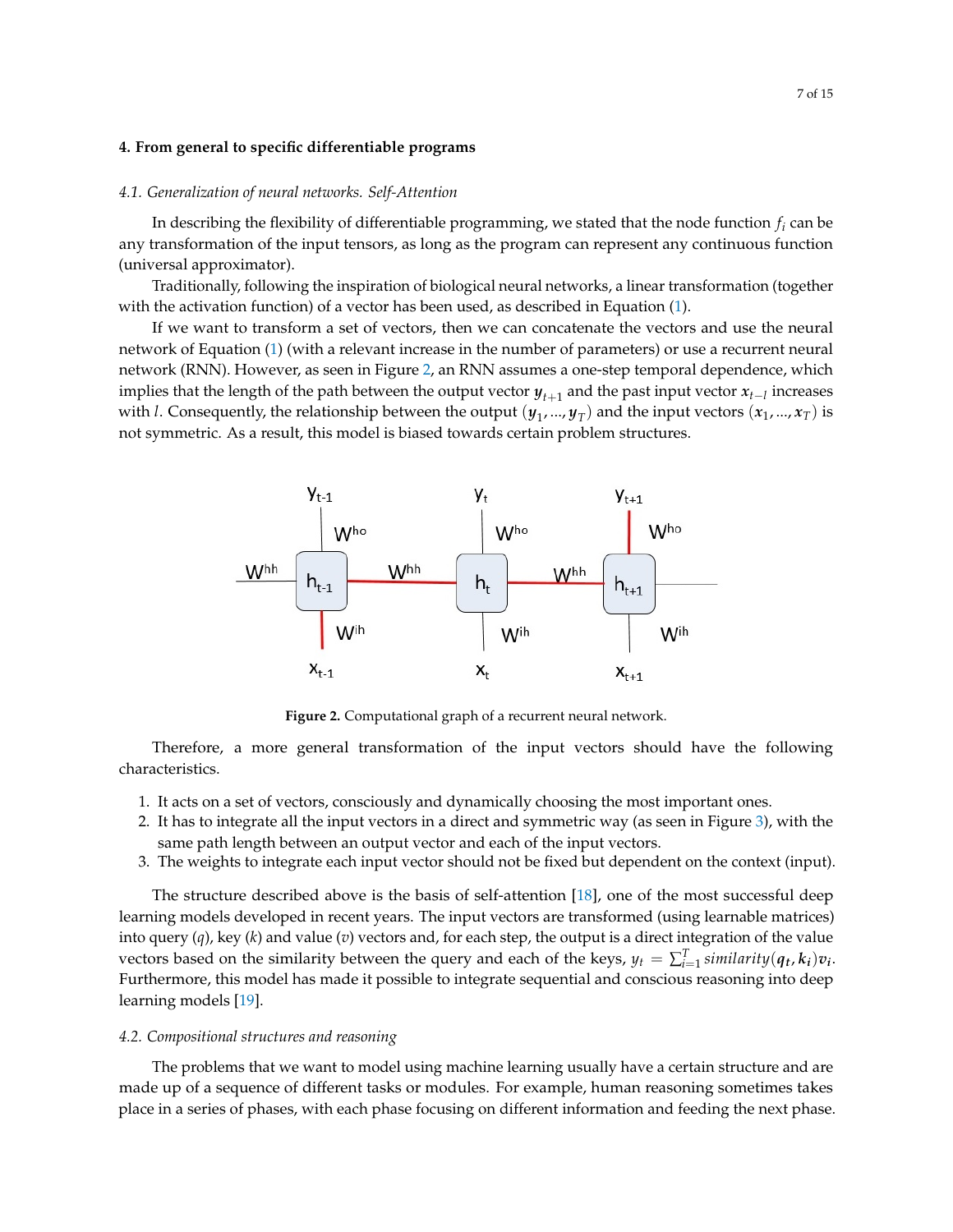<span id="page-7-0"></span>

**Figure 3.** A direct and symmetric transformation of input vectors.

To make learning more efficient, the same structure can be transferred to the differentiable program, which will be made up of a sequence of modules. For example, a problem can be decomposed into a sequence of attention tasks. Each task focuses on a set of elements of information (text, image, memory, etc.) and is the input of the next task, as depicted in Figure [4.](#page-8-1)

Thus, a differentiable program can be very flexibly defined as a sequence or combination of tasks or modules. As stated in [\[19\]](#page-14-5), an attention module can be added to any deep learning model in multiple ways: in several parts of the model; focusing on different elements; with different attention dimensions (spatial, temporal and input dimension), etc.

Even more, as in Recurrent Independent Mechanisms (RIMs) [\[20\]](#page-14-6), there can be multiple modules that operate independently and on each step compete with each other to read from the input and update their states, then attending only the parts of the input relevant to that module.

#### <span id="page-7-1"></span>*4.3. Graph structure restrictions. Graph neural networks*

After the success of deep learning in image processing, time series analysis, etc., it is logical to apply it to unstructured data and graphs.

Graph neural networks [\[21,](#page-14-7)[22\]](#page-14-8) apply neural networks to graphs, based on nodes connected to each other. To do this, each state *x* of the node *v* of the graph  $G = (V, E)$  is iteratively updated by adding information from the neighboring nodes  $\mathcal{N}(v)$ :

$$
\mathbf{x}_v^k = f_\theta^k(\mathbf{x}_v^{k-1}, \Gamma_{j \in \mathcal{N}(v)} \phi^k(\mathbf{x}_v^{k-1}, \mathbf{x}_j^{k-1}, \mathbf{e}_{jv})),
$$
\n(2)

with **x** *k*−1 *<sup>v</sup>* denoting F-dimensional vector features of node *v* in layer *k* − 1 and **e***jk* denoting optional edge features from node *j* to node *v*. Γ denotes a differentiable, permutation invariant function (e.g. a summation) and  $f$  and  $\phi$  denote differentiable functions such as feedforward neural networks (FNN).

In Figure [5,](#page-9-0) where  $\mathbf{x}_v^1$  represents the vector features of node  $v$  in the original graph, we can see two consecutive updates of information among the nodes of the graph.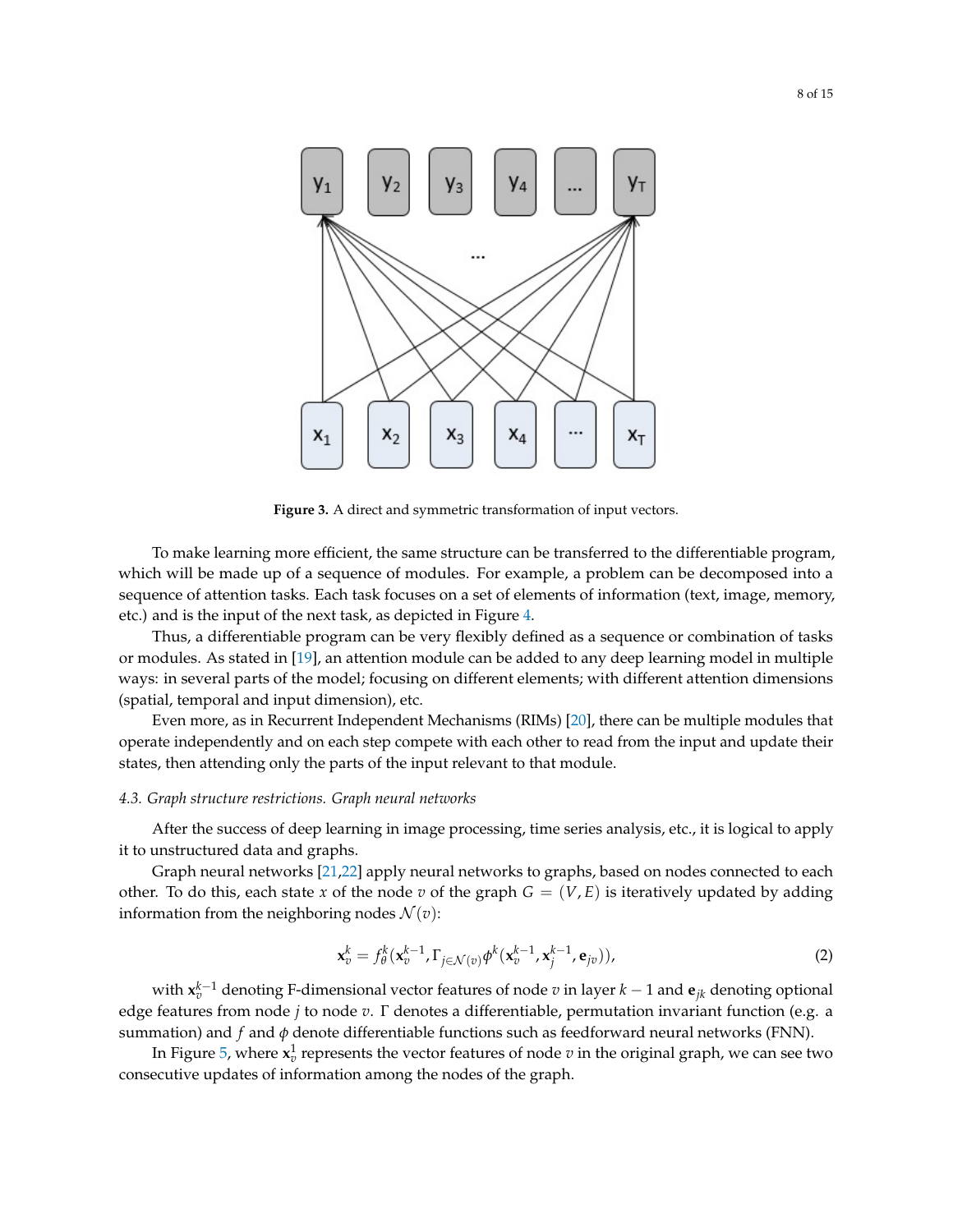<span id="page-8-1"></span>

**Figure 4.** A sequence of attention tasks.

Based on that definition, certain relationships can be drawn between the structure of the represented graph and the characteristics of GNNs:

- 1. Information aggregation in the represented network is performed via the layers in the GNN, that add information from the neighboring nodes. The more layers, the further information travels from a node.
- 2. Small world networks (most nodes are separated by a short distance) do not need many layers.
- 3. In theory, in graphs with a high average degree a GNN with few layers is enough to propagate the information of the nodes. However, the high average degree can cause saturation since the GNN nodes receive information from many nodes at the same time.
- 4. Although increasing the number of layers of the GNN allows information to propagate between nodes, the task we perform at each node (e.g., prediction) may depend on the local neighborhood of a node or on distant information. Hence, two different graphs or problems but with similar structure (similar adjacency matrix) may require different GNNs.
- 5. There are some invariant transformations of information. For example, the function that integrates the information of the neighboring nodes (e.g. summation) should be permutation invariant.

#### <span id="page-8-0"></span>**5. Experiments**

#### *5.1. Materials and Methods*

In this section we evaluate the structure and priors of a particular problem with various differentiable programs (models) using the characteristics defined in the previous sections. This problem is the classification of scientific publications into one of six classes with the CiteSeer dataset [\[2\]](#page-13-1). We use the PyTorch framework, especially the PyTorch Geometric [\[21\]](#page-14-7) and self-attention library.

The CiteSeer dataset is a citation network extracted from the CiteSeer digital library. Nodes are publications and the edges denote citations between publications. The network has 3327 nodes, 3703 features and 6 classes for each node, 9104 edges and is undirected (the edges appearing twice in the edge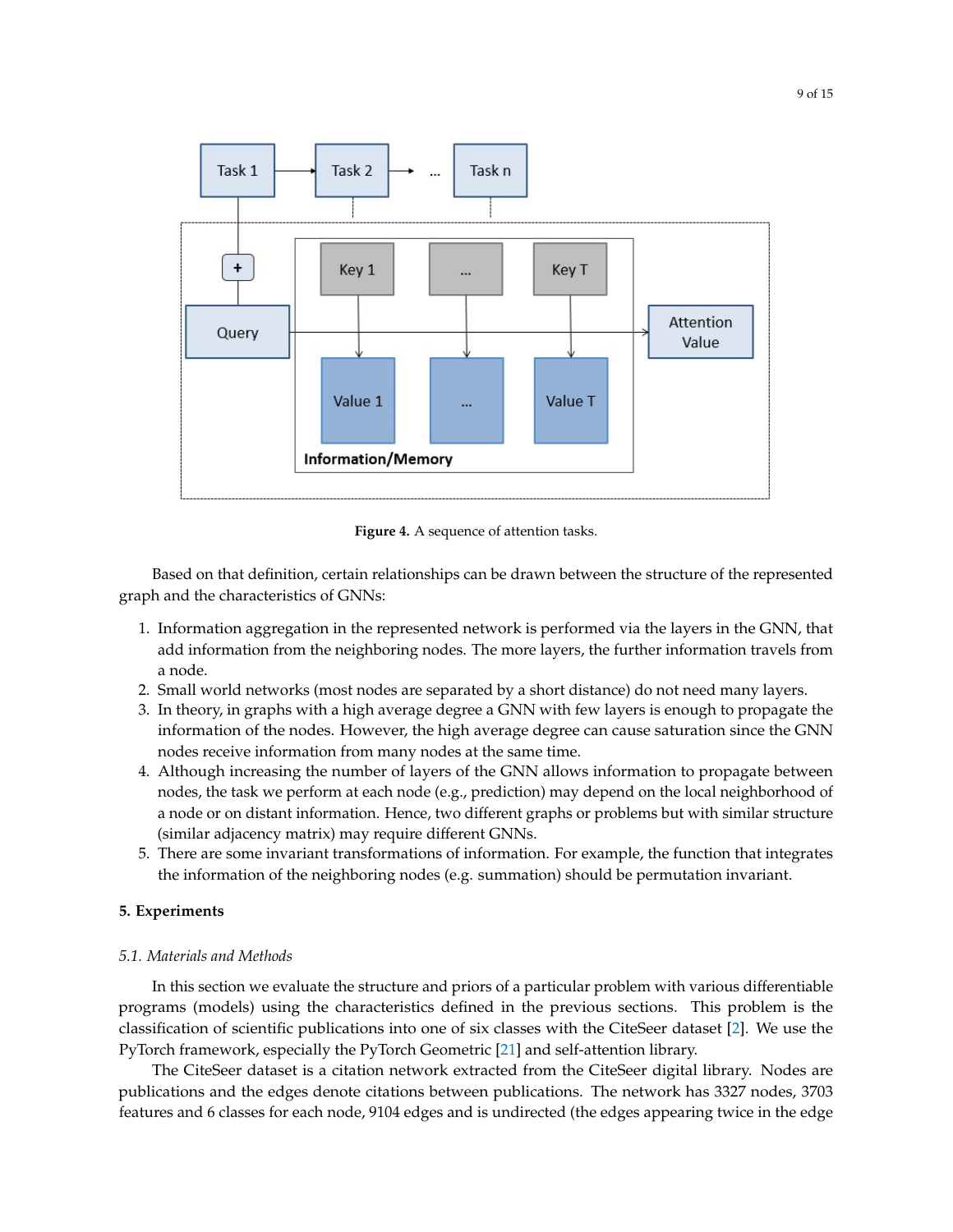<span id="page-9-0"></span>

**Figure 5.** Two consecutive updates of information between nodes of a graph.

matrix). The average degree is 2.737, the average clustering coefficient is 0.141 and there are isolated nodes. The dataset is divided into 120 training nodes, 500 validation nodes and 1000 test nodes.

## *5.2. Results*

First, we use non-linear transformations (neural networks) of the vectors of each node without taking into account the graph structure (links):

- 1. Using a neural network (without any relational information) with two layers (input and output layer), 59,366 parameters, with node features as inputs and training with the training mask (120 nodes), the test accuracy is 58.2%. The model suffers overfitting due to only a small amount of training nodes and because it does not take into account the link information. Therefore, it generalizes poorly to unseen node representations.
- 2. Using a neural network (without any relational information) with three layers and with node features as inputs, intermediate dimensions 512 and 256 (2,029,318 of parameters) and training with the training mask, the test accuracy is 59%, that is, slightly above the 58.2% of the previous configuration. Using the validation mask (500 nodes) to train the model, the loss decreases more slowly and the test accuracy is around 68%.

Second, we apply graph neural networks by adding information from the neighboring nodes:

- 1. Using a GNN with two graph convolutional layers and 59,366 parameters, the test accuracy is around 71.4%. If we use the validation mask to train, the test accuracy is 76.2%.
- 2. Using a GNN with three graph convolutional layers, we see that the test accuracy decreases to 62% as the intermediate dimensions increase, probably because the model is overfitting the training data. If we lower the feature dimensions to 16, then the test accuracy returns to 67.4%. If we use the validation mask to train the model, we get a test accuracy of 73.3% with feature dimensions of 256 and 1,015,558 parameters.

Third, we use a GNN with two graph convolutional layers and 59,366 parameters but modifying the number of training nodes to assess the influence of the training size: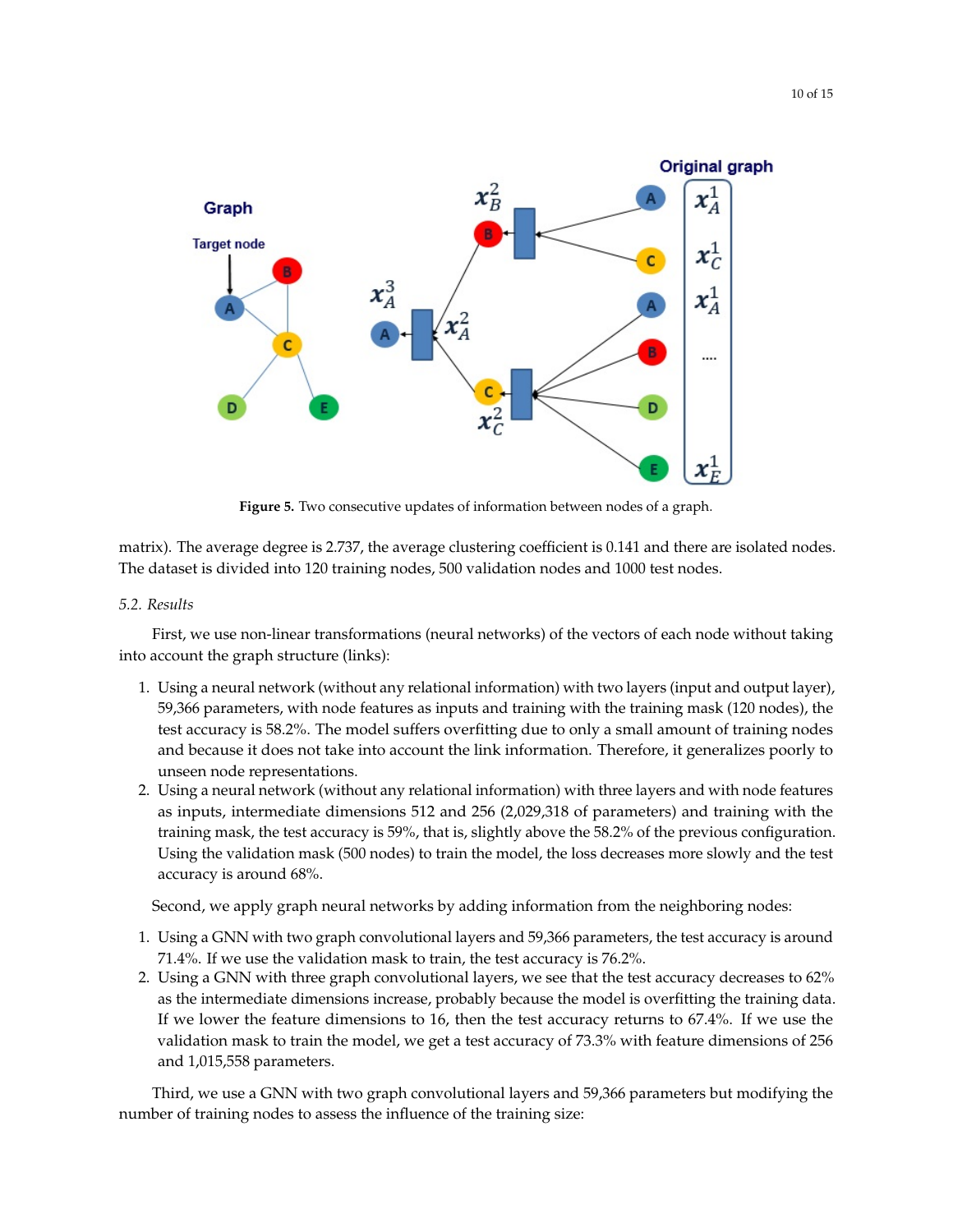1. When the first 620 nodes are used for training the GCN to avoid overfitting, we get a test accuracy of 77%. We obtain the following training set-test accuracy: 50 nodes-62.1%, 70 nodes-63.6%, 120 nodes-71.4%, 400 nodes-77%, 500 nodes-77.3%, 620 nodes-77%, 800 nodes-76.80%, 1000 nodes-76.2%, 1500 nodes-76.9%. Using the validation mask to train, we get a test accuracy of 76.2%.

Fourth, we use a GNN with two graph convolutional layers and 59,366 parameters but modifying the links (edges) of the original graph:

- 1. Using random edges (directed edges) between the nodes and training with the training mask, the test accuracy is 16.5% compared to the 71.4% obtained with the correct edges.
- 2. Using the training mask and a (i) 20% of the edges removed gives a test accuracy 67.7%; (ii) 25% removed, 68.7%; (iii) 33% removed, 67.1%; (iv) 50% removed, 68.1%; (v) 66% removed, 62%; (vi) 75% removed, 61.1%; and (vii) 80% removed, 59.2%; compared to the 71.4% test accuracy obtained with the correct edges and the 58.2% of the neural network.

Finally, we design a model with a self-attention module between graph nodes, a pre-linear and post-linear layer for adjusting dimensions and a dropout layer. The model has 503,286 parameters and we modify the attention mask to prevent attention to certain positions:

- 1. We apply attention to all the nodes of the graph to learn the importance weights between the nodes. Then, training with the training mask the accuracy is 18.10%, while training with the first 1500 nodes the accuracy is 23.10%.
- 2. We apply attention only between the same node. Then, training with the training mask the accuracy is 51.30%, while training with the first 1500 nodes the accuracy is 69.10%.
- 3. We apply attention only between neighboring nodes, thus respecting the graph structure and learning the weights between neighboring nodes. Then, training with the training mask the accuracy is 65.40%, while training with the first 1500 nodes the accuracy is 73%.

## *5.3. Discussion*

The flexibility of differentiable programming, as a generalization of deep learning, allows us to use very diverse structures to model a specific problem. In Section [4.2](#page-6-2) We have evaluated the performance of the model with the CiteSeer dataset by incorporating the structure of the problem to a different degree.

When we used conventional neural networks, without incorporating the links of the graph, the performance was acceptable (59%). Increasing the number of layers and parameters of the neural network did not significantly increase accuracy.

When we applied GNNs by adding information from the neighboring nodes, the accuracy increased significantly, even more when we increased the number of training nodes (77%).

However, when we added more convolutional layers to the GNN, the test accuracy decreased. As we have seen in Section [4.3,](#page-7-1) in the graph-like CiteSeer dataset, with an average degree of 2.74, increasing the number of layers helps to propagate the information between distant nodes. But probably the task that we performed at each node or document (classification) only depends on the local neighborhood and not on distant nodes, so, in such cases, we do not need any more layers in the GNN.

Also, when we purposely changed the links of the graph when implementing the GNN, the accuracy decreased. When we used random links between the nodes, the accuracy was very bad (16.5%). Removing an increasing percentage of the links lowered the accuracy, approaching the accuracy achieved using neural networks instead of GNNs.

Finally we evaluated the more general transformation, self-attention. As stated in [4.1,](#page-6-3) it transforms a set of vectors (nodes), dynamically choosing the most important ones. The model has to learn the graph structure. When we applied attention to all the nodes of the graph to learn the importance weights between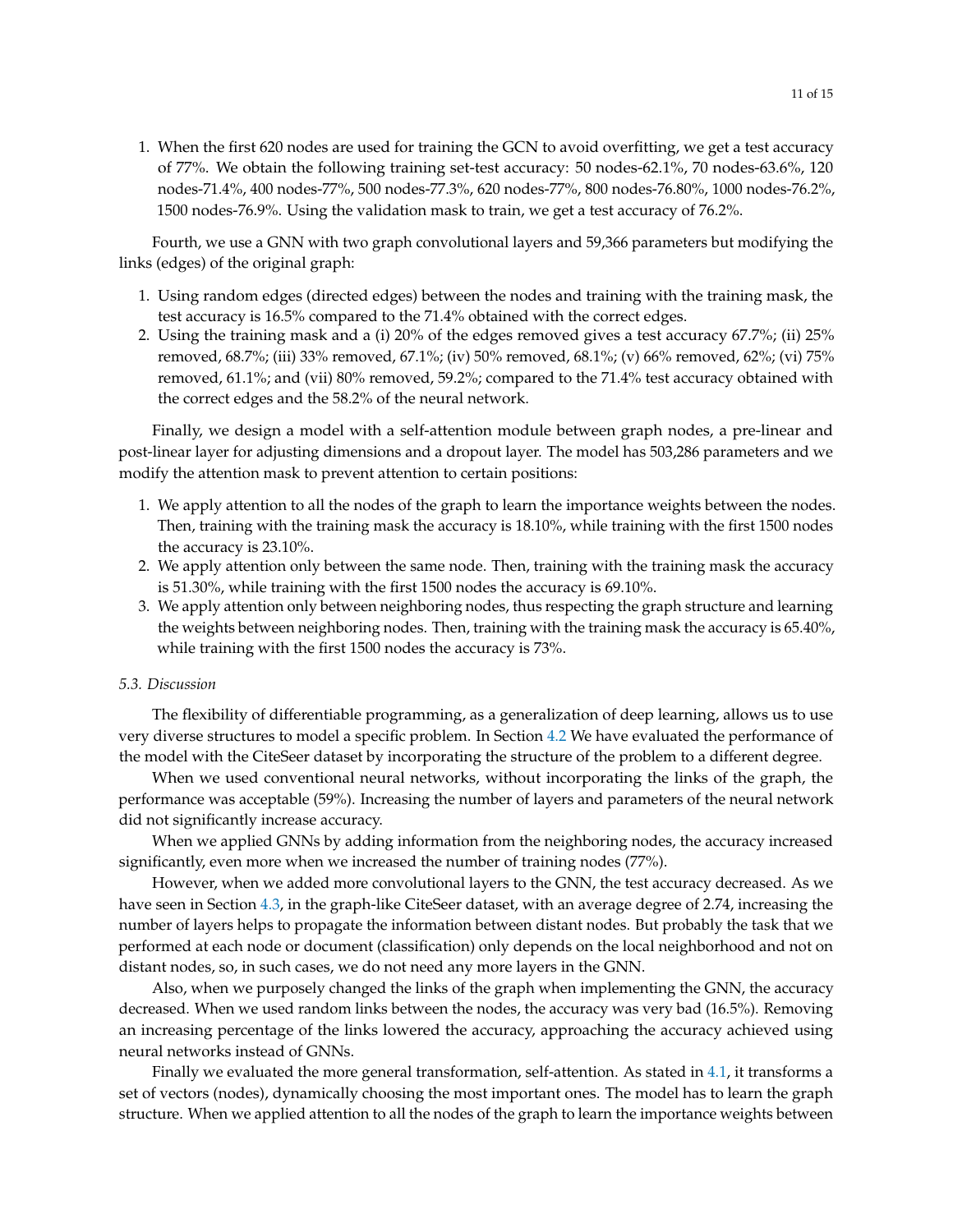the nodes, the accuracy was very low (18.1%). When we applied attention only between neighboring nodes, thus respecting the graph structure, accuracy went up to 73%. Therefore, general differentiable programs such as self-attention, applied to problems with structure and without a great amount of data do not work well.

## <span id="page-11-0"></span>**6. The limits of differentiable models and the path to new learning strategies**

As we have seen, in differentiable models, the learning algorithm takes as input a sequence of training samples and outputs a function *g* :  $X \rightarrow Y \in \mathcal{H}$ , from the hypothesis space of functions, with a low probability of error  $P(g(X) \neq Y$ . These models are composed of any transformation of tensors and if the transformation has parameters to be learnt, it has to be differentiable. Then, differentiable models learn the transformations of the input that minimize the error to predict the training data.

But the issue with such models is that they do not learn certain aspects of the task that are later combined to generate new knowledge. In particular, they cannot generate new tasks or information without additional training data. As a result, it is not possible to build an increasingly complex world model with just a differentiable model.

By contrast, humans can correctly interpret novel combinations of existing concepts, even if those combinations have not been seen previously. It could be said that differentiable models scale well in data (when we increase the input data) but not in tasks, while in humans it is the other way around.

We need learning strategies that leverage previous data and models to generate new experiences and knowledge. These new learning strategies should have the following characteristics.

- 1. Be similar to the learning strategies developed by humans but adapted to the machine learning framework. As pointed out in [\[23\]](#page-14-9), humans have two levels of learning. Level 1, which is more automatic, continuous and unconscious, and level 2, which comprises the deliberate learning strategies that create the experiences for level 1.
- 2. In the framework of machine learning, level 1 corresponds to differentiable models that approximate a function and level 2 to learning strategies that, based on previous data and models, create new experiences and tasks.
- 3. These learning strategies are algorithmic transformations of existing models and data. They build an increasingly complex model of the world and can be more logical (some logical combination of models characteristics or outputs) or automatic.
- 4. Given the training data  $(x_i, x_i)$  and task  $T_j$  for each model, a learning strategy is an algorithm  $A: H_u \to g_u$ , where  $H_u$  are transformations of all previous information (training data, model information, etc.) and *g<sup>u</sup>* is a new model that, when presented with an input and a task not seen in the training data, is capable of getting the correct output for this task.
- 5. They can be based on any previous information: Priors of the models, information of the trained models (intermediate variables, output), training data, automatically generated labels, etc.

We describe here some illustrative examples of these strategies.

- 1. Transformations of training data that scale in tasks. A large amount of data (e.g., text) is collected in the form of (*Task* 1, *data*)...(*Task n*, *data*) and the differentiable model learns to map a bigger space: *probability*(*output*|*task*; *input*; *previous output*). The model predicts an output by also conditioning on the task in addition to the input and previous output. In this way, a large amount of data is transformed and adapted to build differentiable models that scale in tasks. GPT-X models [\[24](#page-14-10)[,25\]](#page-14-11), based on language models which are trained in an unsupervised manner on webpage datasets, are a great advance in this line.
- 2. Transformation using model priors. We first train one or several differentiable models (e.g., GNNs or attention models) used for some tasks. Each of these models has a series of internal components or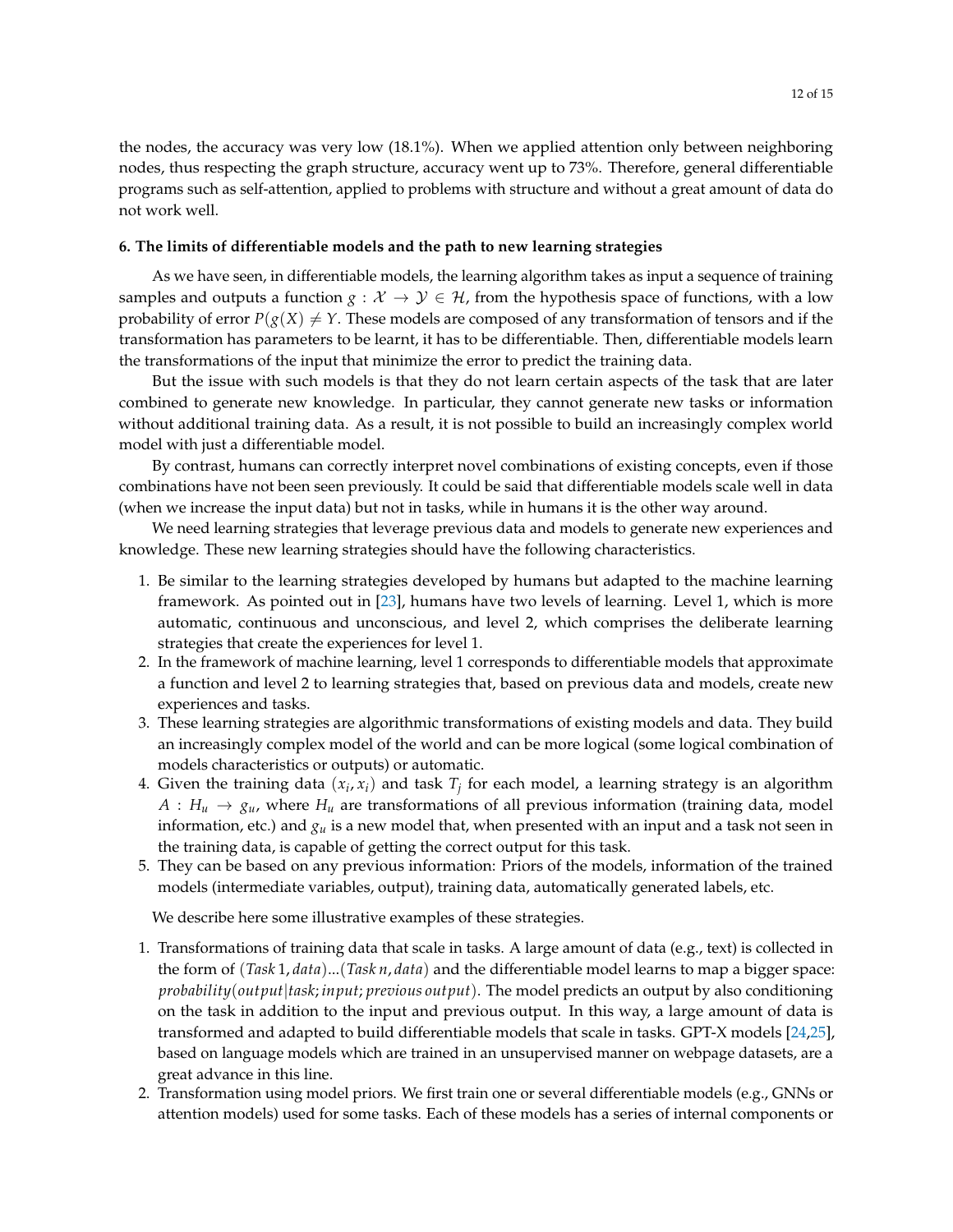variables with a physical meaning,  $v_1^i$ ,  $v_2^i$ , ...,  $v_n^i$  for model *i*. Then we apply some machine learning technique (e.g., another differentiable model, symbolic regression, etc.) to extract some relations  $R(v_1^1, ..., v_n^i)$  between the variables of the models. In this way we can generalize and perform new tasks. For example, if we have several attentional convolutional models that perform different tasks on an image, we can relate the attention weights of the different models.

3. Control and guidance of a program. In an algorithm with a sequence of steps, some steps can depend on some pre-trained functions. Such is the case when decisions are guided by pre-trained models without reward. Algorithm 1 below illustrates this situation with the purchase or sell of raw materials based on the prediction of oil prices and interest rates.

| Algorithm 1 An algorithm for guided decisions based on pre-trained models |                                                                                 |
|---------------------------------------------------------------------------|---------------------------------------------------------------------------------|
| $input1 \leftarrow oil(t-1,t)$                                            | $\triangleright$ Get the oil prices input data                                  |
| input2 $\leftarrow$ rates $(t-1, t)$                                      | $\triangleright$ Get the interest rates input data                              |
| $p1 \leftarrow model1(input1)$                                            | $\triangleright$ Use a pre-trained model to predict the trend of oil prices     |
| $p2 \leftarrow model2(input2)$                                            | $\triangleright$ Use a pre-trained model to predict the trend of interest rates |
| if $(p1 > 0) \wedge (p2 > 0)$ then purchase                               | $\triangleright$ Buy if there is a positive trend in both assets                |
| else                                                                      |                                                                                 |
| if $(p1 \le 0) \oplus (p2 \le 0)$ then don't do anything                  |                                                                                 |
| else                                                                      |                                                                                 |
| if $(p1 \le 0) \wedge (p2 \le 0)$ then sell                               |                                                                                 |
| end if                                                                    |                                                                                 |
| end if                                                                    |                                                                                 |
| end if                                                                    |                                                                                 |

In sum, artificial intelligence models need to build an increasingly complex model of the world. In this section we have discussed the need, characteristics and examples of these new learning strategies. Nevertheless, much work remains to be done to characterize and specify the learning strategies that leverage existing knowledge (models and data), in a similar way as humans do. Furthermore, these strategies should be as automatic as possible and rely less on human engineering.

## **7. Conclusions**

Differentiable programs are very flexible and give rise to a wide variety of structures. This flexibility makes it easy to generate the restricted hypothesis space, translating the prior knowledge and structure of the problem to the elements of a differentiable program, i.e., a tuple  $\langle n, l, E, f_i, v_i, \alpha_i \rangle$ .

Similar to classical programming, it is useful to define some characteristics to incorporate the knowledge and structure of the problem to be solved. These characteristics allow us to analyse the differentiable structures that are used in several domains or models and to define new structures with new capabilities.

In experiments, we have seen that in problems with few training data it is important to incorporate the structure of the problem into the models rather than using very general models.

We have also seen that a shortcoming with differentiable models is that they just minimize an error to predict the data, but they cannot generate new tasks or information without additional training data. We have presented the characteristics and examples of new learning strategies that leverage existing knowledge (models and data) to generate new knowledge, in a similar way as humans. However much work remains to be done in this regard.

**Author Contributions:** Writing–original draft preparation and experiments, A.H.; Writing–review, G.M. and J.M.A.; Content discussion and final version, A.H.,G.M. and J.M.A.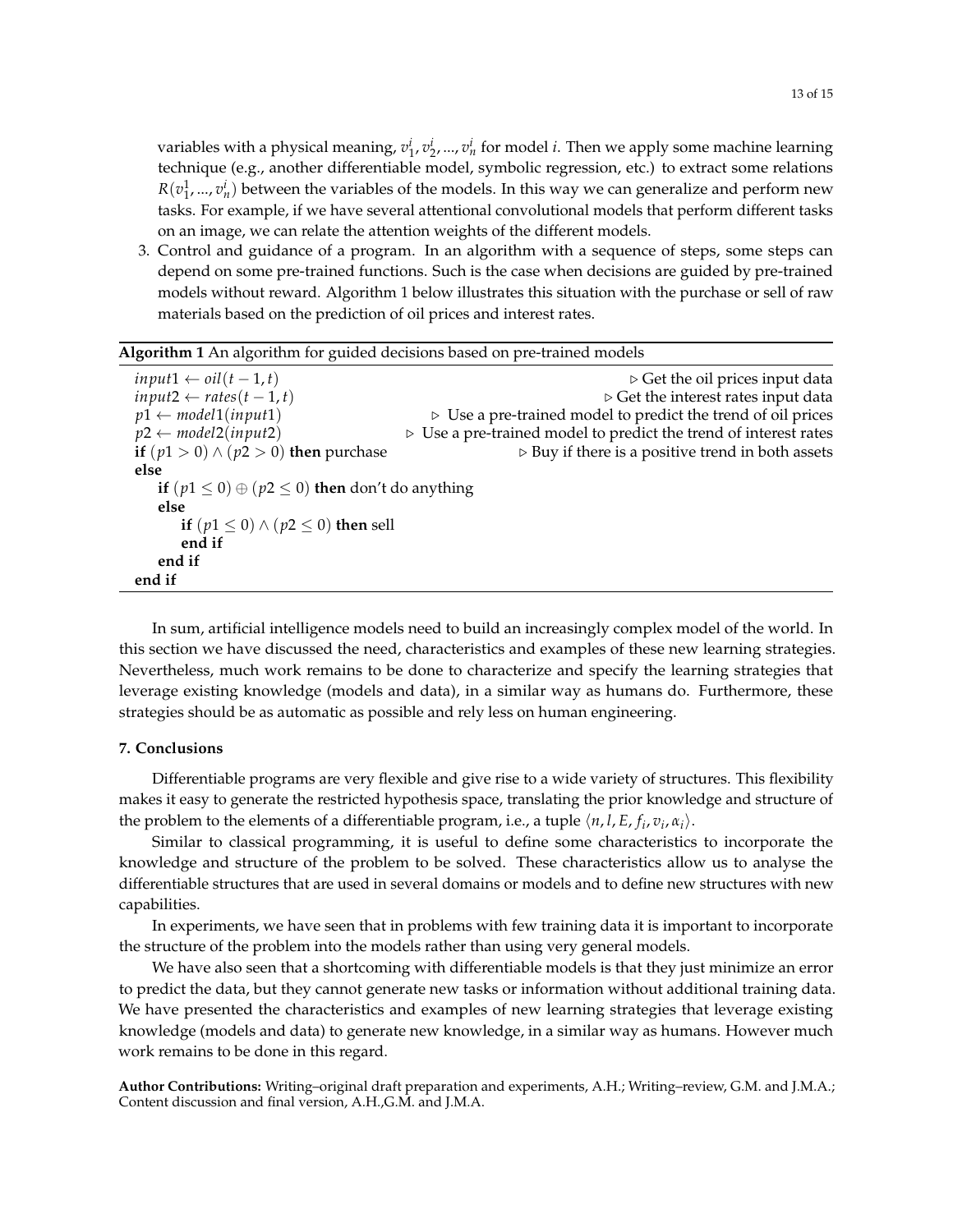**Funding:** This work was supported by the Spanish Ministry of Science and Innovation, grant PID2019-108654GB-I00.

**Acknowledgments:** In this section you can acknowledge any support given which is not covered by the author contribution or funding sections. This may include administrative and technical support, or donations in kind (e.g., materials used for experiments).

**Conflicts of Interest:** The authors declare no conflict of interest. The funders had no role in the writing of the manuscript, or in the decision to publish the results.

**Data Availability Statement:** The original data used for the simulations can be obtained from [https://github.](https://github.com/kimiyoung/planetoid/tree/master/data) [com/kimiyoung/planetoid/tree/master/data](https://github.com/kimiyoung/planetoid/tree/master/data)

**Computer Code and Software:** The developed source code is available at [https://github.com/adrianhernr/](https://github.com/adrianhernr/DPPaperExperiments) [DPPaperExperiments](https://github.com/adrianhernr/DPPaperExperiments)

#### **Abbreviations**

The following abbreviations are used in this manuscript:

- CNN Convolutional neural network
- FNN Feed-forward neural network
- GNN Graph neural network
- GPT-3 Generative Pre-Trained Transformer-3
- GPU Graphics Processing Units
- LSTM Long short-term memory
- RNN Recurrent Neural Network

## **References**

- <span id="page-13-0"></span>1. LeCun, Y.; Bengio, Y.; Hinton, G. Deep Learning. *Nature* **2015**, *521*, 436–44. doi[:10.1038/nature14539.](https://doi.org/10.1038/nature14539)
- <span id="page-13-1"></span>2. Yang, Z.; Cohen, W.; Salakhudinov, R. Revisiting semi-supervised learning with graph embeddings. International conference on machine learning. PMLR, 2016, pp. 40–48.
- <span id="page-13-2"></span>3. Yadan, O.; Adams, K.; Taigman, Y.; Ranzato, M. Multi-GPU Training of ConvNets. *CoRR* **2013**, *abs/1312.5853*.
- <span id="page-13-3"></span>4. Sutskever, I.; Vinyals, O.; Le, Q.V. Sequence to Sequence Learning with Neural Networks. NIPS, 2014.
- <span id="page-13-4"></span>5. Silver, D.; Schrittwieser, J.; Simonyan, K.; Antonoglou, I.; Huang, A.; Guez, A.; Hubert, T.; Baker, L.R.; Lai, M.; Bolton, A.; Chen, Y.; Lillicrap, T.P.; Hui, F.F.C.; Sifre, L.; van den Driessche, G.; Graepel, T.; Hassabis, D. Mastering the game of Go without human knowledge. *Nature* **2017**, *550*, 354–359.
- <span id="page-13-5"></span>6. Hohenecker, P.; Lukasiewicz, T. Ontology Reasoning with Deep Neural Networks. *ArXiv* **2018**, *abs/1808.07980*.
- 7. Wang, P.W.; Donti, P.; Wilder, B.; Kolter, Z. SATNet: Bridging deep learning and logical reasoning using a differentiable satisfiability solver. Proceedings of the 36th International Conference on Machine Learning; Chaudhuri, K.; Salakhutdinov, R., Eds. PMLR, 2019, Vol. 97, *Proceedings of Machine Learning Research*, pp. 6545–6554.
- <span id="page-13-6"></span>8. Chang, O.; Flokas, L.; Lipson, H.; Spranger, M. Assessing SATNet's Ability to Solve the Symbol Grounding Problem. NeurIPS, 2020.
- <span id="page-13-7"></span>9. Marcus, G. Deep Learning: A Critical Appraisal. *ArXiv* **2018**, *abs/1801.00631*.
- <span id="page-13-8"></span>10. Hernández, A.; Amigó, J.M., The Need for More Integration Between Machine Learning and Neuroscience. In *Nonlinear Dynamics, Chaos, and Complexity: In Memory of Professor Valentin Afraimovich*; Springer Singapore: Singapore, 2021; pp. 9–19. doi[:10.1007/978-981-15-9034-4\\_2.](https://doi.org/10.1007/978-981-15-9034-4_2)
- <span id="page-13-9"></span>11. Baydin, A.G.; Pearlmutter, B.A.; Radul, A.A.; Siskind, J.M. Automatic Differentiation in Machine Learning: a Survey. *Journal of Machine Learning Research* **2018**, *18*, 1–43.
- <span id="page-13-10"></span>12. Wang, F.; Wu, X.; Essertel, G.M.; Decker, J.M.; Rompf, T. Demystifying Differentiable Programming: Shift/Reset the Penultimate Backpropagator. *ArXiv* **2018**, *abs/1803.10228*.
- <span id="page-13-11"></span>13. Paszke, A.; Gross, S.; Chintala, S.; Chanan, G.; Yang, E.; DeVito, Z.; Lin, Z.; Desmaison, A.; Antiga, L.; Lerer, A. Automatic differentiation in PyTorch. NIPS-W, 2017.